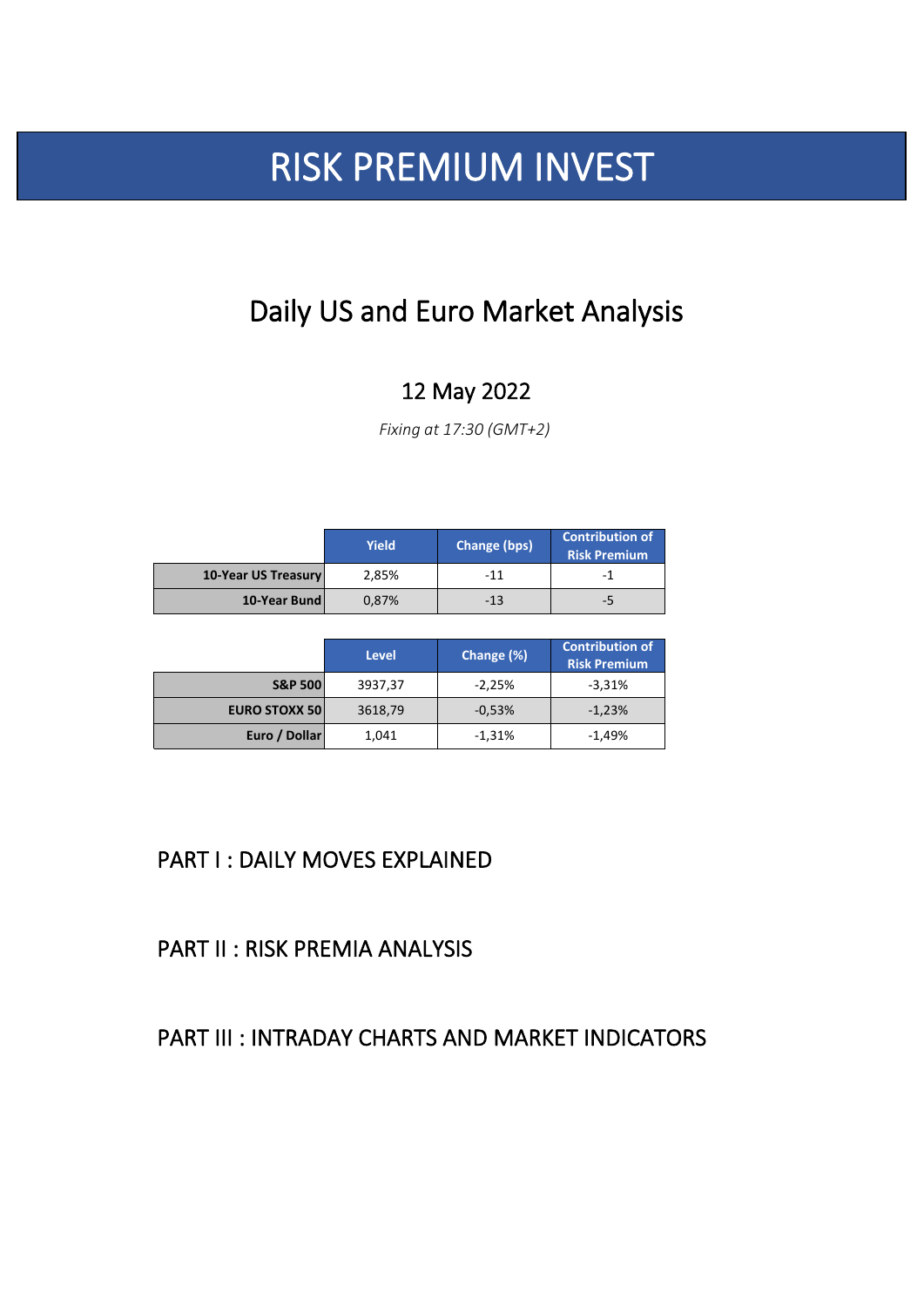#### **Main Market Moving News**

- **F** "Fundamental", the market reaction seems broadly in accordance with a fundamental approach of valuation.
- **F/T** The market reacts in the expected direction, but with a surprising intensity.
	- **T** "Technical", the market reaction seems to be disrupted to a large extent by technical adjustments of positions.
- \* Significant surprise means that a piece of news may alter significantly the valuation analysis:
	- **0** No significant surprise.
	- **1** Surprise, but with little implication for the fundamental value of the asset under consideration.
	- **2** Significant surprise which may justify a visible move in some asset prices.
	- **3** Highly significant surprise.

#### **Day Changes : Fundamental or Technical ?**

 We first summarize the main news of the day and their impact on various markets. Then, we assess whether the day's movements are fully explained by the news flow or are also related to so-called technical factors (i.e. the day-to-day management of tactical positions).

## **PART I : DAILY MOVES EXPLAINED**

**Fundamental** Changes in market prices can be explained, partly or wholly, by the news flow. Incoming information may alter investors' view on future pay-off (expected returns) or their required risk premia (risk premia).

| <b>Others</b> |  |  |
|---------------|--|--|
|               |  |  |
|               |  |  |
|               |  |  |

| <b>Macroeconomics</b>                                                   | <b>Significant</b> | <b>Market impact</b> |                       |           |  |
|-------------------------------------------------------------------------|--------------------|----------------------|-----------------------|-----------|--|
|                                                                         | surprise *         |                      | <b>Bonds Equities</b> | <b>FX</b> |  |
| US Initial Jobless Claims at 203,000 vs 195,000 expected.               |                    |                      |                       |           |  |
| US Apr Producer Prices (ex-food/energy) at +8.8% YoY vs +8.9% expected. |                    |                      |                       |           |  |
|                                                                         |                    |                      |                       |           |  |
|                                                                         |                    |                      |                       |           |  |
|                                                                         |                    |                      |                       |           |  |
|                                                                         |                    |                      |                       |           |  |

**Technical** Without information, markets may move thanks to "technical factors". This happens when investors change their positioning for reasons not directly related to the information they have just received. Changes of positioning may be explaining by capitulation (or stop-losses activation, i.e. ending a position that has produced losses), profit-taking (ending a position that has produced the expected profits) or position building (building a new position or increasing an existing position). These various changes of position may come from "Fundamentalists", i.e. investors who base mainly their decisions on a fundamental analysis of valuations or "Momentum" investors who try to assess the current underlying dynamic.

|                    |                          | UJ LU I                 | LV LV I |   | <b>PURITY OF STRAIGHTING</b> | $\mathcal{L}$ |   |
|--------------------|--------------------------|-------------------------|---------|---|------------------------------|---------------|---|
|                    | No significant movements |                         |         |   |                              |               |   |
| <b>Fundamental</b> |                          | <b>Expected returns</b> | X       | X |                              |               |   |
|                    | <b>Risk premia</b>       |                         |         |   |                              |               | X |
|                    | <b>Capitulation</b>      | <b>Fundamentalists</b>  |         |   |                              |               |   |
|                    |                          | <b>Momentum</b>         |         |   |                              |               |   |
| <b>Technical</b>   | <b>Profit taking</b>     | <b>Fundamentalists</b>  |         |   |                              |               |   |
|                    |                          | <b>Momentum</b>         |         |   |                              |               |   |
|                    | <b>Position building</b> | <b>Fundamentalists</b>  |         |   | X                            | X             |   |
|                    |                          | <b>Momentum</b>         |         |   |                              |               |   |

 "Fundamental" or "technical" factors are not mutually exclusive. For example, following some positive news, a market may rise less than expected. In such a situation, both fundamental and technical factors (for example profit taking) play a role.

| <b>Company news</b> |
|---------------------|
|                     |
|                     |
|                     |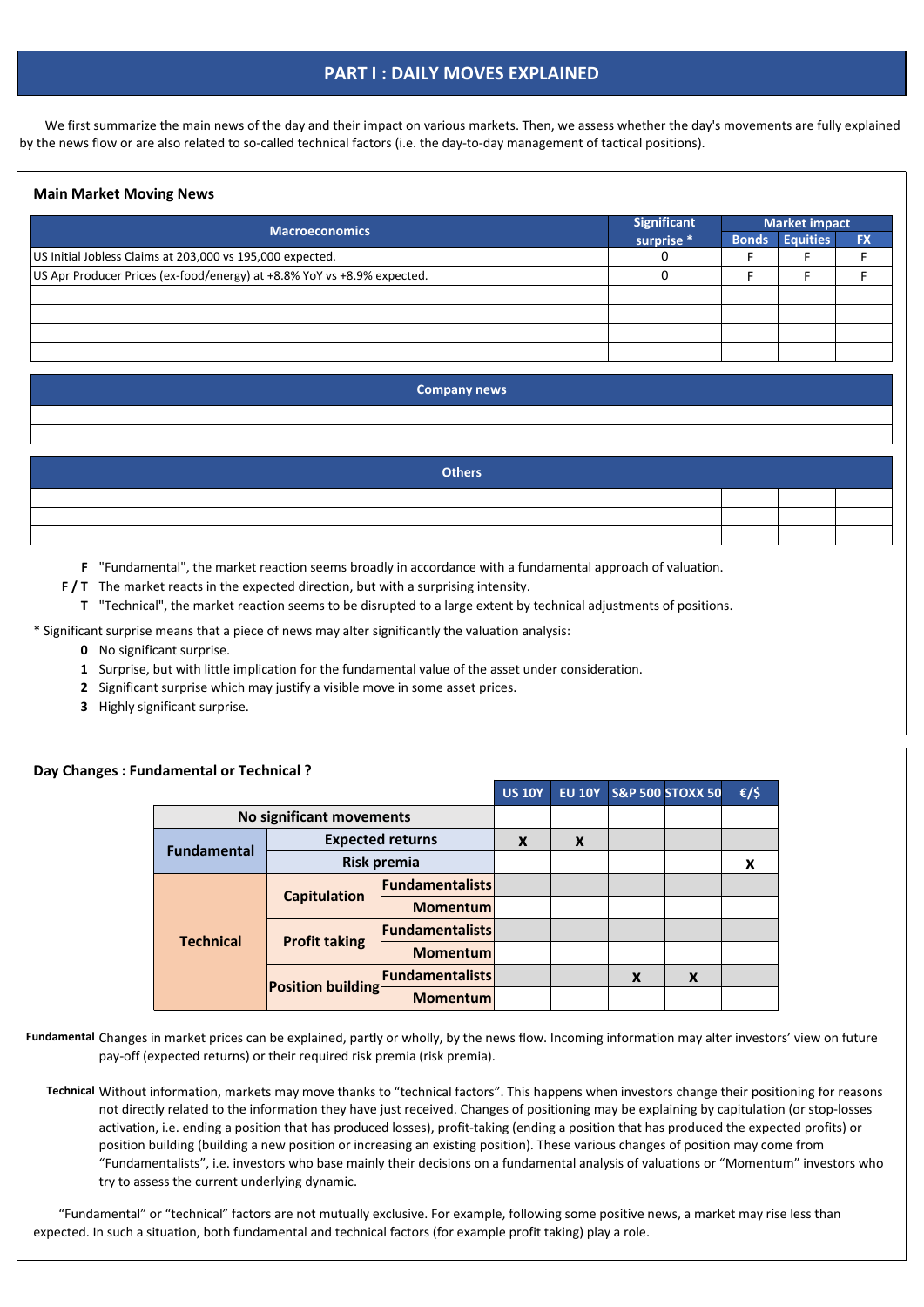#### **10-Year Interest Rates Analysis**

- **∆ r<sup>e</sup> Changes in the market index resulting from revised views on future monetary policies (i.e. changes in the expected paths of future short**term interest rates).
- **Δ π** Changes in the market index resulting from revised opinions on future companies' profits.

#### **Equity Markets Analysis**

#### **Foreign Exchange Market Analysis**

- **Δ** *RP* Changes in ten-year yields explained by the changes in the risk premium required by investors who buy long-term bonds.
- **Model** Risk Premium Invest has estimated a yield curve model which helps to interpret movements in the interest rate swap yield curve, and help to separate the contribution of various shocks. RisK Premium Invest uses this model as well as other information, especially the news flow (macroeconomic information, policy announcements, etc.), to interpret changes in ten-year rates for US-treasuries and Bunds.

**Δ r<sup>e</sup>** Changes in ten-year yields resulting from revised views on future monetary policies (i.e. changes in the expected paths of future shortterm interest rates).

- **Δ r<sup>e</sup>** Changes in the dollar/euro rate explained by markets' revised views on both the US and the Eurozone monetary policies (for an euro based investor, the pay-off of an investment in dollars depends crucially on the future US monetary, while the Eurozone monetary policy plays a key role as a determinant of the "discount factor").
- **Δ \*** Changes in the dollar/euro rate explained by the two other factors. With unchanged views on monetary policies, exchange rates may move because investors change their estimate about the long-term equilibrium exchange rate, or because risk premia change. Most of the movements are related to the latter rather than the former. Yet, in this daily analysis, we do not try to disentangle precisely the two factors, as there are little available information to do so.

| <u>eign Exchange Market</u> |       |          |  |  |  |  |
|-----------------------------|-------|----------|--|--|--|--|
| $\Delta \epsilon / S$       |       |          |  |  |  |  |
| $-1,31%$                    | 0,19% | $-1,49%$ |  |  |  |  |

 The « overshooting model » is the valuation benchmark which should be used in order to analyse what is going on in the FX market. The "overshooting model" is to exchange rates what the "discounted cash flow model" and the "expectation hypothesis model" are respectively for the equity and bond markets. The "overshooting model" is a key arbitrage-based model, where exchange rates movements are related to changes in expected in monetary policies, risk premia and, last but not least, the long term equilibrium exchange rate.

|                 |          |                | US 10 Year       |          |                |               |          | EU 10 Year     |                  |        |                |
|-----------------|----------|----------------|------------------|----------|----------------|---------------|----------|----------------|------------------|--------|----------------|
| Δ               |          | <b>Factors</b> |                  |          | <b>Model</b>   |               |          | Factors        |                  |        | Model          |
| <b>Treasury</b> |          | $\triangle RP$ | $\triangle$ Swap |          | $\triangle RP$ | $\Delta$ Bund |          | $\triangle$ RP | $\triangle$ Swap |        | $\triangle$ RP |
| $-0,11%$        | $-0,10%$ | $-0.01\%$      | $-0,12%$         | $-0,10%$ | $-0.02%$       | $-0,13%$      | $-0,08%$ | $-0,05%$       | $-0,18%$         | -0,08% | $-0,10%$       |

|                  |                       | <b>S&amp;P 500</b> |                |
|------------------|-----------------------|--------------------|----------------|
|                  |                       | <b>Factors</b>     |                |
| <b>∆ S&amp;P</b> | $\Delta r^{\text{e}}$ | Δπ                 | $\triangle RP$ |
| $-2,25%$         | 1,06%                 | 0,00%              | $-3,31%$       |

 Prices in financial markets are determined by investors' arbitrages and as a result, market prices reflect the expected pay-offs of various assets, current and future short-term interst rates (i.e. the discount factors), and, last but not least, the risk premia required by investors. Pay-offs' profile are specific to each asset class and as a result, fundamental valuation models based on arbitrage need to be specifically taylored to fit each asset class (with as a result the "discounted cash flow model" for equities, the "expectations hypothesis model" for risk-free bonds and the lesser known "overshooting model" for exchange rates).

 In the following tables, Risk Premium Invest intends on a daily baisis to separate the role played by each of these key factors (monetary policy, payoffs, risk premia), taking into account the asset classes' specificities. For more information about the methodology we use, see www.riskpremium.com/?p=1500

#### **PART II : RISK PREMIA ANALYSIS**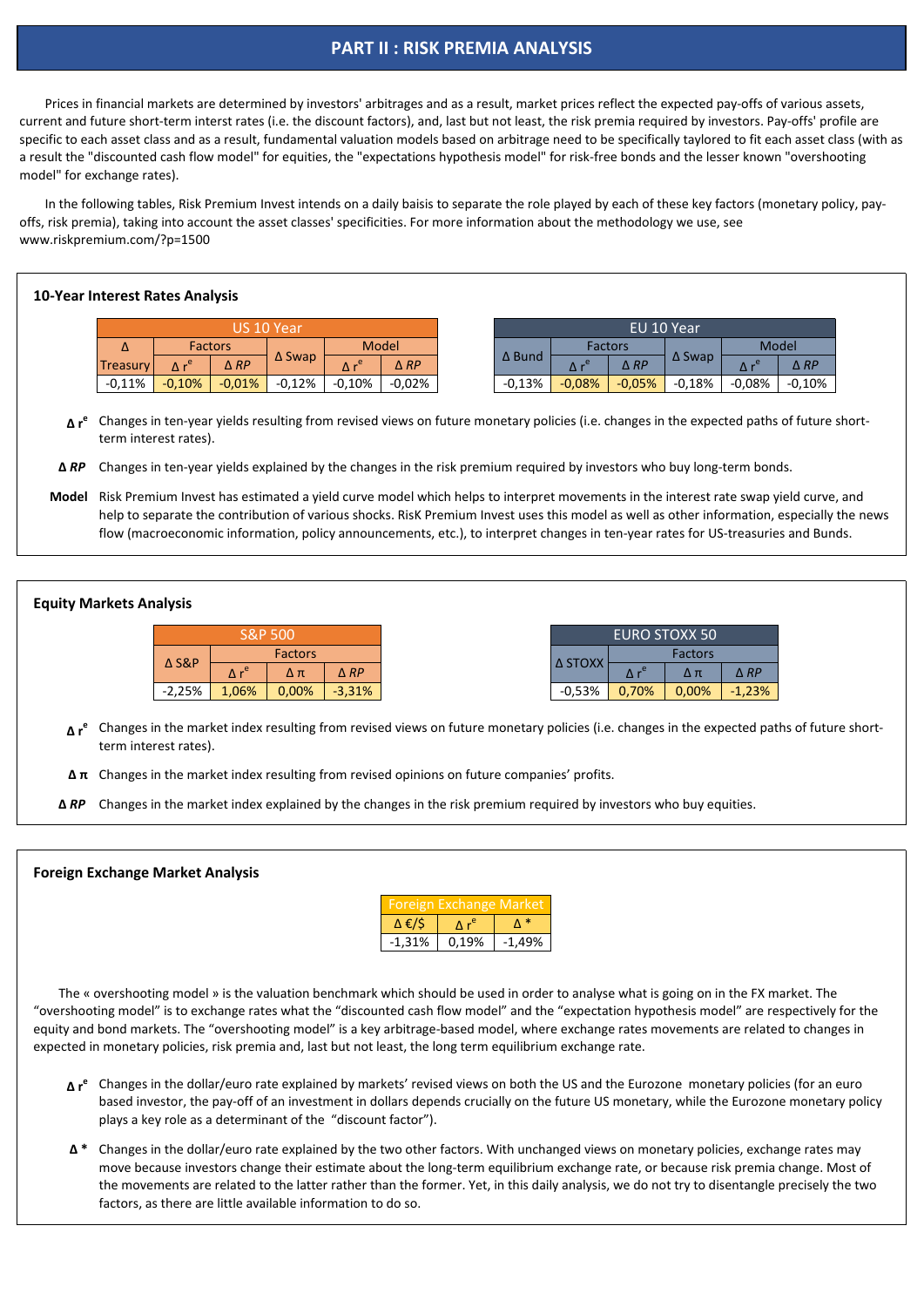### **PART III : INTRADAY CHARTS AND MARKET INDICATORS (1/2)**